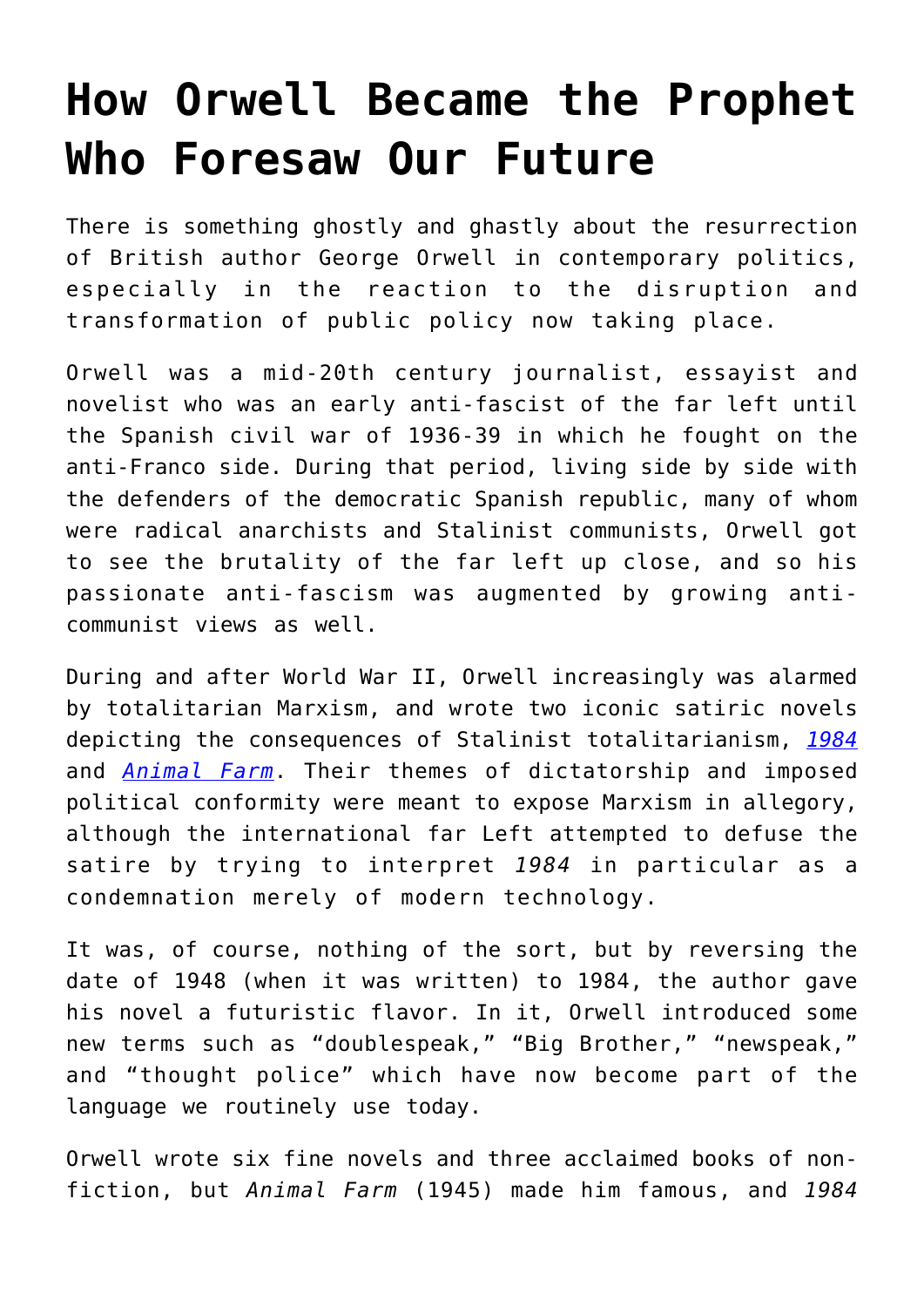(published in 1949) established him as one of the iconic writers of the century. His essays, criticism and letters are still highly regarded. Unfortunately, he died at age of only 45 from tuberculosis in 1950.

My generation in the English-speaking world, and those in subsequent generations, read his books as much-touted classics until soon past their "due" date when the Soviet Union and its Marxist system collapsed — and many of us believed that the dangers it prophesied was past.

It turns out that our optimistic relief was premature, and while international totalitarian states, Marxist and otherwise, continue to arise and fail, new forms of *1984* and *Animal Farm* have arisen domestically from within as well as outside today's democratic societies.

These new forms have overtaken many, if not most, U.S. college campuses where large numbers in the academic faculties, particularly in the liberal arts departments, are teaching and imposing neo-Marxist totalitarian ideas and myths on a whole generation of college students. Hiding behind the epithets of "racism," "anti-feminism," "economic exploitation" and 'imperialism," these efforts are effectively choking out genuine free speech, honest scholarship, and an open discussion of ideas by employing the bullying tools of political correctness.

The essential technique these academic and radical forces employ is, in fact, very much in the tradition of Orwell's *1984* in which propaganda is insinuated and then imposed as a pure opposite of what it objectively is — the doublespeak that "black" is "white," "right" is "wrong" and so on.

In today's doublespeak versions, those accusing others of "racism" are often the real racists, those alleging "antisemitism" are often the real anti-semites, and those asserting their free speech is being curtailed are usually the ones who